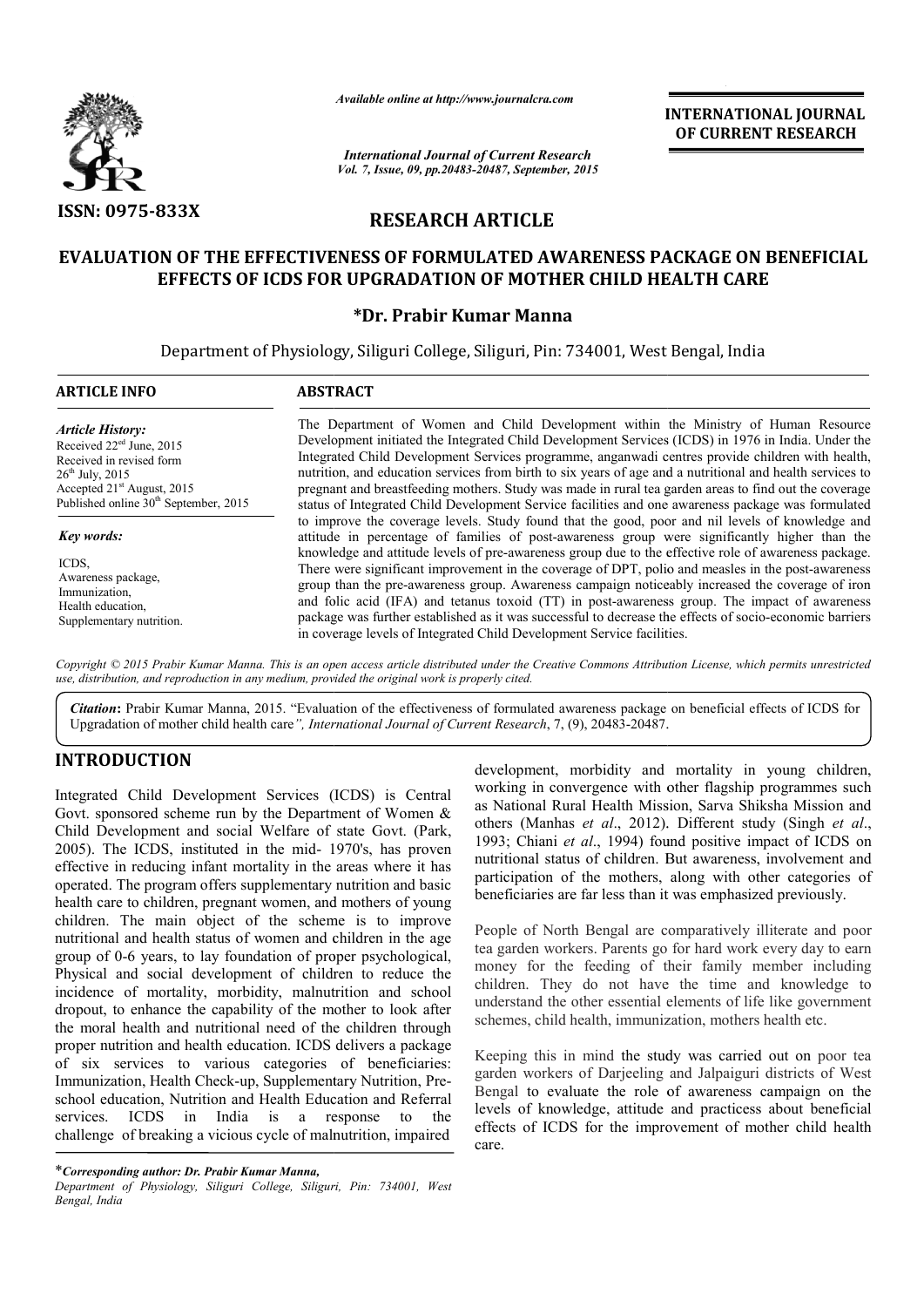### MATERIALS AND METHODS

### Selection of subjects

Pre-awareness group: The subjects of the pre-awareness group were collected from 'Darjeeling and Jalpaiguri districts of North Bengal' during the period of July 2005 to June 2008. Four blocks of 'Darjeeling district' (Kharibari, Naxalbari, Matigara and Phansidewa) and three blocks of 'Jalpaiguri district' (Malbazar, Rajganj and Dhupguri) were selected for pre-awareness study. For the said study, 1252 children and 1118 mothers were selected from 1064 families. The current beneficiaries were 88 women and 245 children.

Post-awareness group: In this study, 362 families were selected from the Atal tea estate of Naxalbari block of 'Darjeeling district' and considered as post-awareness group. Awareness package was delivered to the post-awareness group during the period of July 2008 to June 2010. The subjects of the post-awareness group were collected during the period of July 2010 to June 2012. Post-awareness group consists of 388 mothers and 418 children. The current beneficiaries were 34 mothers and 80 children.

### General Information

Questions were prepared to identify the levels of knowledge, attitude and practices of utilization of beneficial effects of ICDS. An awareness package for the improvement of the levels of knowledge, attitude and practices regarding beneficial effects of ICDS was designed after pre-awareness study and it was applied on the families of the post-awareness group. The levels of knowledge, attitude and practices of the community members about the services delivered by ICDS scheme was identified in both the pre-awareness and post-awareness groups. The observations were compared with the preawareness group to find out the beneficial role of awareness campaign on the utilization of ICDS by the children and women of the post-awareness group families. The answers of pre-structured questionnaire were included in a specific point scale. The levels of knowledge, attitude and practices in relation to services of ICDS utilization were identified according to the points achieved by the concerned parents and family members. A score table with 10 point was designed for each domain to identify the levels of knowledge, attitude and practices of the family members about ICDS utilization. The subjects were included in nil, poor and good categories according to the score  $0\%$ ,  $1\%$  to  $50\%$  and  $51\%$  to  $100\%$ respectively. All the packages were delivered to the families of the study area. Regular visit was made to increase the levels of knowledge, attitude and practices of ICDS utilization.

Random sampling method: The subjects for the present study were selected from the seven blocks of 'Darjeeling and Jalpaiguri districts' by multistage random sampling and simple random sampling method. Family members and children were selected from the ICDS coverage area to identify ICDS utilization status and to find out the effect of awareness package through house to house survey.

Questionnaire method: A door to door survey was made and parents were asked formulated questions to identify the levels of knowledge, attitude and practices of ICDS utilization by pregnant and lactating women, and children. Informations were collected from both the pre-awareness and post-awareness groups.

Statistical analysis: Chi-square test and G test were performed to find out the association of formulated awareness package with the levels of knowledge, attitude, and practices regarding the upgradation of ICDS utilization by the beneficiaries.

# RESULTS

Informations were collected from the 1064 families of preawareness group and 362 families of post-awareness group under the coverage area of ICDS. The total number of beneficiaries attached with the anganwadi centre in last 10 yrs was 1118 women and 1252 children in pre-awareness group. The same in post-awareness group were 388 women and 418 children. Study also identified the number of beneficiaries currently attached with the anganwadi centers. The current beneficiaries in pre-awareness group were 88 mother and 245 children and the current beneficiaries in post-awareness group were 34 mother and 80 children.

Awareness package was applied on families to improve the level of knowledge about the beneficial effects of ICDS in the study area. Study found that the good, poor and nil levels of knowledge in percentages of families of pre-awareness group were 29.69%, 50.18% and 20.11%. The levels of good, poor and nil knowledge in percentages of families of post-awareness group were 41.44%, 53.32% and 5.24%. Study also revealed that the levels of good, poor and nil attitude in percentage of families of pre-awareness group were 44.17%, 40.03% and 16.72% and the said levels in post-awareness group were 64.36%, 29.29% and 6.35%.

Study found that the BCG, DPT, Polio and Measles coverage levels in the percentages of children under the coverage area of ICDS of pre-awareness group were respectively 100%, 83.6%, 83.6% and 74.69%. The BCG, DPT, Polio and Measles coverage levels in the percentages of children under the coverage area of ICDS of post-awareness group were respectively 100%, 97.5%, 98.75% and 91.25%. The TT coverage status in the percentage of women of pre-awareness and post-awareness groups was 78.4% and 82.35%. The IFA consumption in the percentage of women of pre-awareness and post-awareness groups was 59.09% and 82.35%.

Study found that the health check up done by the percentage of children of pre-awareness and post-awareness groups was 74.28% and 92.5%. After the application of awareness package, the study identified that the supplementary nutrition taken by the percentage of children of post-awareness group were increased from 83.26% to 95%. Pre-school education under the ICDS taken by the percentage of children of preawareness and post-awareness groups was 83.26% and 95%. The health check up service utilization by the percentage of pregnant and lactating women of pre-awareness and postawareness groups was 64.77% and 88.2%. Study found 5.66% improvement in supplementary nutrition service utilization in the percentage of women of post-awareness group than the preawareness group. The services of nutrition and health education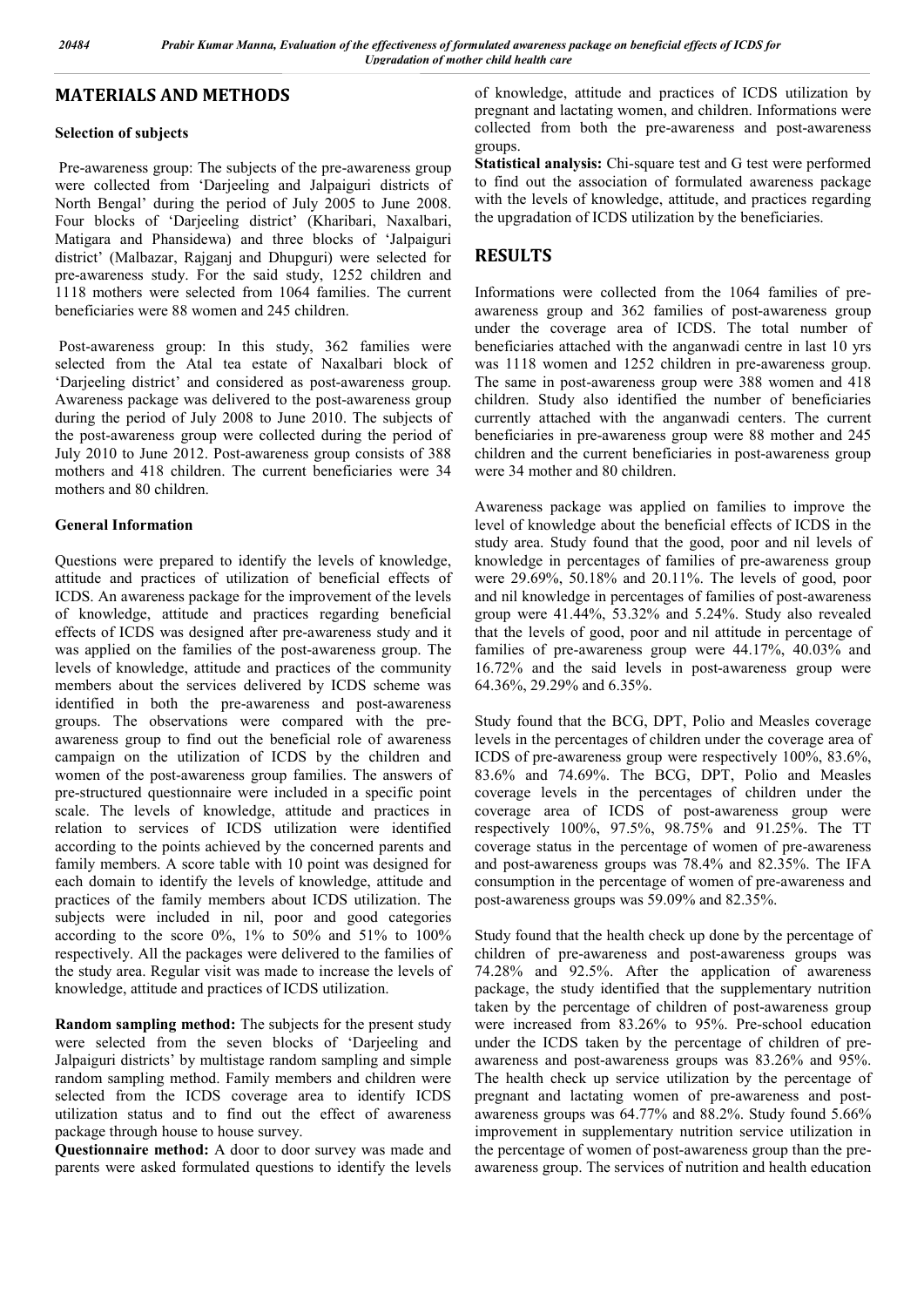utilization by the percentage of pregnant and lactating women of pre-awareness and post-awareness groups were 71.59% and 83.5%.

The awareness package was able to improve the levels of utilization of ICDS by the beneficiaries belong to different economic levels i.e.Rs-2000-4000/month family income group and Rs-4001-6000/month income family group. Similarly, the utilization levels of ICDS facilities in the beneficiaries of illiterate, primary educated, schedule caste, schedule tribe, nuclear families and joint families of post-awareness group was improved significantly in respect to pre-awareness group.

Table 1. Distribution of ICDS beneficiaries of pre-awareness and post-awareness groups

|                                                  | Pre-awareness<br>Children<br>Mother |      | Post-awareness<br>Mother | Children |
|--------------------------------------------------|-------------------------------------|------|--------------------------|----------|
| Total Beneficiaries<br>$(Last 10 \text{ yrs})$   | 1118                                | 1252 | 388                      | 418      |
| Current<br><b>Beneficiaries</b><br>$(2010-2012)$ | 88                                  | 245  | 34                       | 80       |

Data were expressed in number.

Table 2. Levels of knowledge and attitude of the families of pre-awareness and post-awareness group

| Pre-awareness (1064) | Post-awareness (362) | χ2      |
|----------------------|----------------------|---------|
|                      |                      |         |
| 316(29.69)           | 150(41.44)           | 48.42   |
| 534(50.18)           | 193(53.32)           | p<0.001 |
| 214(20.11)           | 19(5.24)             |         |
|                      |                      |         |
| 470(44.17)           | 233(64.36)           | 50.07   |
| 416(40.03)           | 106(29.29)           | p<0.001 |
| 178(16.72)           | 23(6.35)             |         |
|                      |                      |         |

Subjects were classified in three categories according to their levels of knowledge and attitude. Data was expressed in number, and percentage within parenthesis. Chi square test was performed for identification of level of significance.

Data were expressed in number, and percentage within parenthesis. G test was performed for identification of level of significance.

Data were expressed in number and percentage, G test was performed between the numbers of pre-awareness and postawareness groups.





Data were expressed in percentage, For health check up, G=12.70, p<0.01, for supplementary nutrition, G=7.06, p<0.01 and for pre-school education,  $G=7.06$ ,  $p<0.01$ .

Table 3. Immunization status of the children and women beneficiaries of pre-awareness and post-awareness group

|                | Children below 6 yrs |             |               |                           | Pregnant and lactating mothers |                      |            |              |
|----------------|----------------------|-------------|---------------|---------------------------|--------------------------------|----------------------|------------|--------------|
|                | Benefi ciaries       | $BCGN(\% )$ | $DPTN(\% )$   | Polio $N\frac{6}{6}$      | Measles $N(\% )$               | <b>Beneficiaries</b> | TTN(%)     | IFA N $(%)$  |
| Pre-awareness  | 245                  | 245 (100)   | 205(83.6)     | 205(83.6)                 | 183 (74.69)                    | 88                   | 69 (78.4)  | 52(59.09)    |
| Post-awareness | 80                   | (100)<br>80 | 78 (97.5)     | 79 (98.75)                | 73 (91.25)                     | 34                   | 28 (82.35) | 28 (82.35)   |
| G test         |                      | NS          | 11.51, p<0.01 | $15.02,\mathrm{p}$ < 0.01 | $10.17 \text{ p} \le 0.01$     |                      | $0.05$ .NS | 5.22, p<0.05 |

Table 4. Changes in utilization of benefits under ICDS scheme by women of different socio-economic categories of the post-awareness group in respect to pre-awareness group after application of awareness package

| Socio-economic       | Utilization of ICDS by the beneficiaries |       |               |                      |       |               |                  |
|----------------------|------------------------------------------|-------|---------------|----------------------|-------|---------------|------------------|
| characters           | Pre-awareness (1118)                     |       |               | Post-awareness(388)  |       |               | G-test           |
|                      | <b>Beneficiaries</b>                     | Total | $\frac{0}{0}$ | <b>Beneficiaries</b> | Total | $\frac{0}{0}$ |                  |
| Income/month         |                                          |       |               |                      |       |               | 17.58, $p<0.001$ |
| $Rs - 2000 - 4000/$  | 306                                      | 452   | 67.69% 67.61% | 134                  | 158   | 84.81% 84.97% | 22.50, $p<0.001$ |
| $Rs-4001-6000/$      | 382                                      | 565   | 91.08%        | 164                  | 193   | 89.18%        | $0.001$ , NS     |
| $Rs - 6001 - 10000/$ | 92                                       | 101   |               | 33                   | 37    |               |                  |
| Mothers education    |                                          |       |               |                      |       |               | 26.44, p<0.001   |
| <b>Illiterate</b>    | 268                                      | 456   | 58.77% 76.89% | 126                  | 155   | 81.29%        | 9.77, $p<0.02$   |
| Primary              | 426                                      | 554   | 79.62%        | 172                  | 197   | 87.3% 91.66%  | 2.15, NS         |
| Above primary        | 86                                       | 108   |               | 33                   | 36    |               |                  |
| Caste                |                                          |       |               |                      |       |               |                  |
| <b>SC</b>            | 275                                      | 446   | 61.65% 71.15% | 121                  | 148   | 81.76% 87.01% | 20.73, $p<0.001$ |
| <b>ST</b>            | 417                                      | 570   | 86.27%        | 181                  | 208   | 90.62%        | 17.07, $p<0.001$ |
| Gen                  | 88                                       | 102   |               | 29                   | 32    |               | $0.11$ , NS      |
| Family type          | 487                                      |       |               |                      |       |               | 19.59, $p<0.001$ |
| Nuclear family       | 293                                      | 662   | 73.56% 64.25% | 216                  | 248   | 87.09% 82.14% | 16.19, $p<0.001$ |
| Joint family         |                                          | 456   |               | 115                  | 140   |               |                  |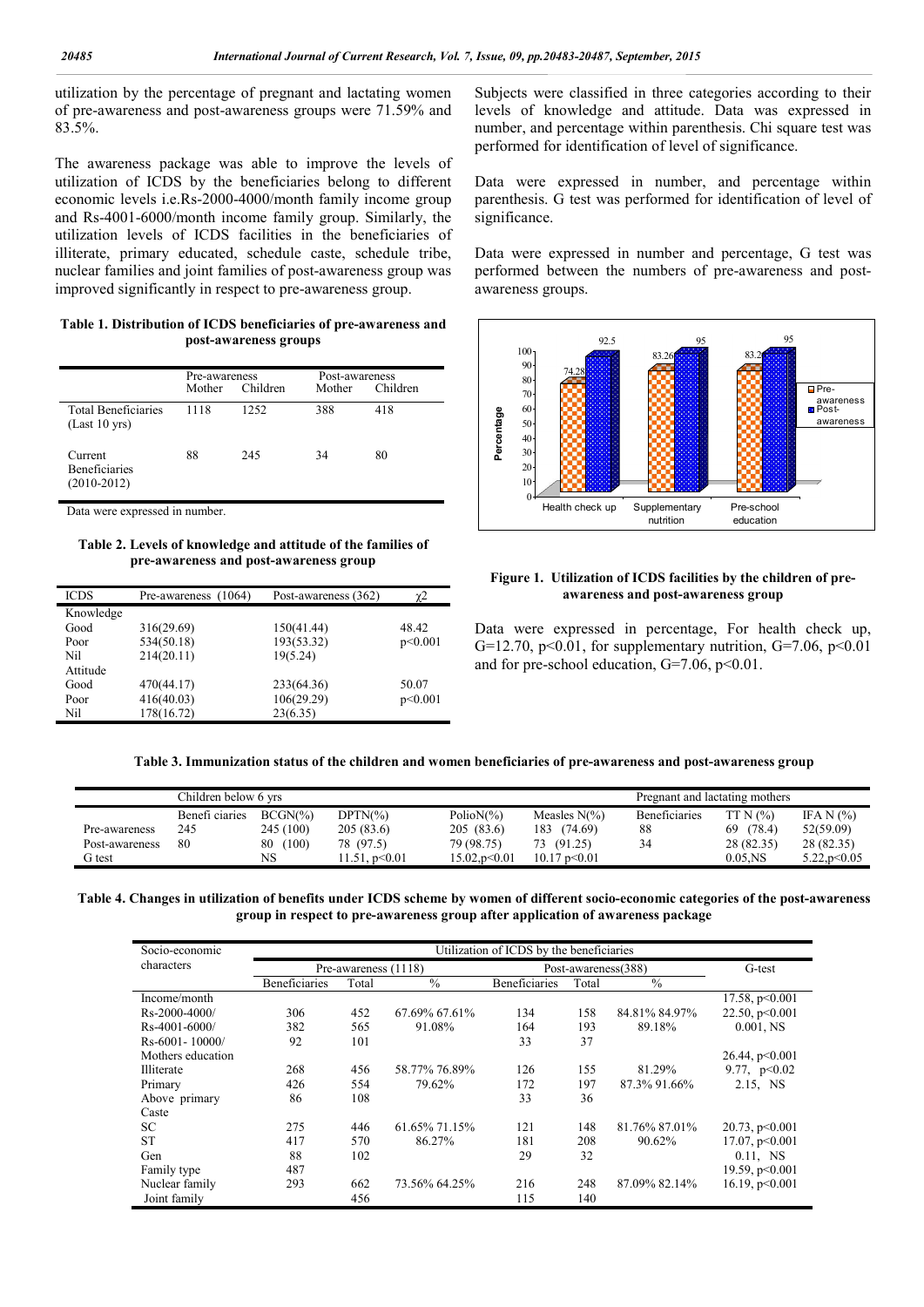

Figure 2. ICDS service utilization by the pregnant and lactating mothers of pre-awareness and post-awareness group

Data were expressed in percentage, For health check up, G=6.08,  $p<0.05$ , for supplementary nutrition, G=0.22, NS and for nutrition and health education,  $G=8.34$ ,  $p<0.01$ .

### **DISCUSSION**

Present study found fifteen centers in pre-awareness areas and five centers in post-awareness group. The coverage area of each anganwadi centre was 75-120 families. The educational qualifications of 60% workers were madhyamik and 40% workers was higher secondary. Each Anganwadi worker (AWW) was catering to population of around 1000 in rural and urban areas and to around 700 in tribal areas (ICDS, Govt. of India, 2010). The mean population served by AWW in our study was  $742.6 \pm 166.82$  where as in other study (Datta *et al.*, 2010) was  $1202.40 \pm 562.82$  people. The mean age of anganwadi workers was 30.6 yrs in present study which was quite similar (33.8 yrs) to the study done at Vadodara district (Desai *et al*., 2012). Present study noted 90% trained worker but the study in Vadodara has shown that 80% workers were trained. Pre-awareness study noted that the levels of utilization of integrated child development services by the beneficiaries was lower in the study area and that may be due to poor levels of knowledge and attitude of the anganwadi worker and the beneficiaries. It was the aim of the present study to improve the utilization levels of ICDS facilities by the beneficiaries of postawareness group.

The studies done in past have strongly concluded on the need of improved levels of knowledge and awareness among anganwadi workers but regrettably it was found to be the most underrated aspect of their job profile (Gopaldas *et al*., 1990; Bhasin *et al*., 2001). Similar observations also noted in the current study and to improve the utilization levels of ICDS benefits, improvement in the levels of knowledge and attitude of the family members were the only hope in the study area. Study found a remarkable improvement in the levels of the knowledge and attitude of the families of post-awareness group which may be due to the impact of awareness programme. The higher percentage of poor level of knowledge was observed in post-awareness group than the pre-awareness group may be due to the remarkable improvement of the subjects with nil knowledge categories into poor knowledge category. Improved levels of knowledge and attitude of the families were increased

the tendency for utilization of ICDS for both the pregnant and lactating mother, and children of the said group.

According to one report (Manhas *et al*., 2012), Polio vaccinations (100%) were available at anganwadi centre followed by DTP (89 percent), BCG (85%), and Typhoid (78%) and the report was quiet similar with pre-awareness study. Pre-awareness study identified that the coverage levels of BCG, DPT, Polio and Measles were 100%, 83.6%, 83.6% and 74.69% and post-awareness study found the coverage levels of BCG, DPT, Polio and Measles were 100%, 97.5%, 98.75% and 91.25%. Study noted a remarkable improvement in the coverage of DPT, Polio and Measles which supports the effective role of awareness package in the utilization of ICDS facilities by the beneficiaries of post-awareness group. Similarly the coverage levels of TT and IFA in pre-awareness group was 78.4% and 59.09% but in post-awareness group was 82.35% and 82.35%. Awareness campaign noticeably increased the coverage of IFA and TT in post-awareness group may be due to the awareness of family members about the importance of iron and folic acid for the health of mother and intrauterine baby. Utilization of health services by the children like health check up, supplementary nutrition, preschool education was improved in the post-awareness group due to awareness campaign door to door and its impact on the positive mind set up of the family members. Although the health check up and nutrition and health education service utilization were increased remarkably in the women of post-awareness group but supplementary nutrition service utilization was not improved to that level in post-awareness group in respect to pre-awareness group. From the direct interaction it was noted that the women go to ICDS centre in their free time mostly at 12 noon while returning from the garden after first half of work. But supplementary nutrition were prepared and served after 2 pm in the study area. As the women of the poor rural families remain engaged in tea garden work and family work, they were failed to use supplementary nutrition services regularly. But the improved levels of knowledge and attitude of the family members of post-awareness group were directly related with the improved levels of utilization of the services like health check up and nutrition and health education in women.

Present study also found a positive impact of ICDS on improvement of children nutritional status like some other studies (Chiani *et al*., 1994). Study found a significant association between the impact of awareness package and the level of under-weight in the children beneficiaries of the postawareness group than the pre-awareness group. According to the report, low status of woman and their lack of nutritional knowledge were important determinants of high prevalence of underweight children (Antony and Laxmaiah, 2005). Increased levels of knowledge and attitude for utilization of ICDS services in the family members mostly women were reflected in the form of improved level of under-weight children in postawareness group. Importance of formulated package was established as the study found a remarkably decreased in percentage of children with stunted height in post-awareness group in respect to pre-awareness group. Awareness package also noticeably improved the percentage of women with under